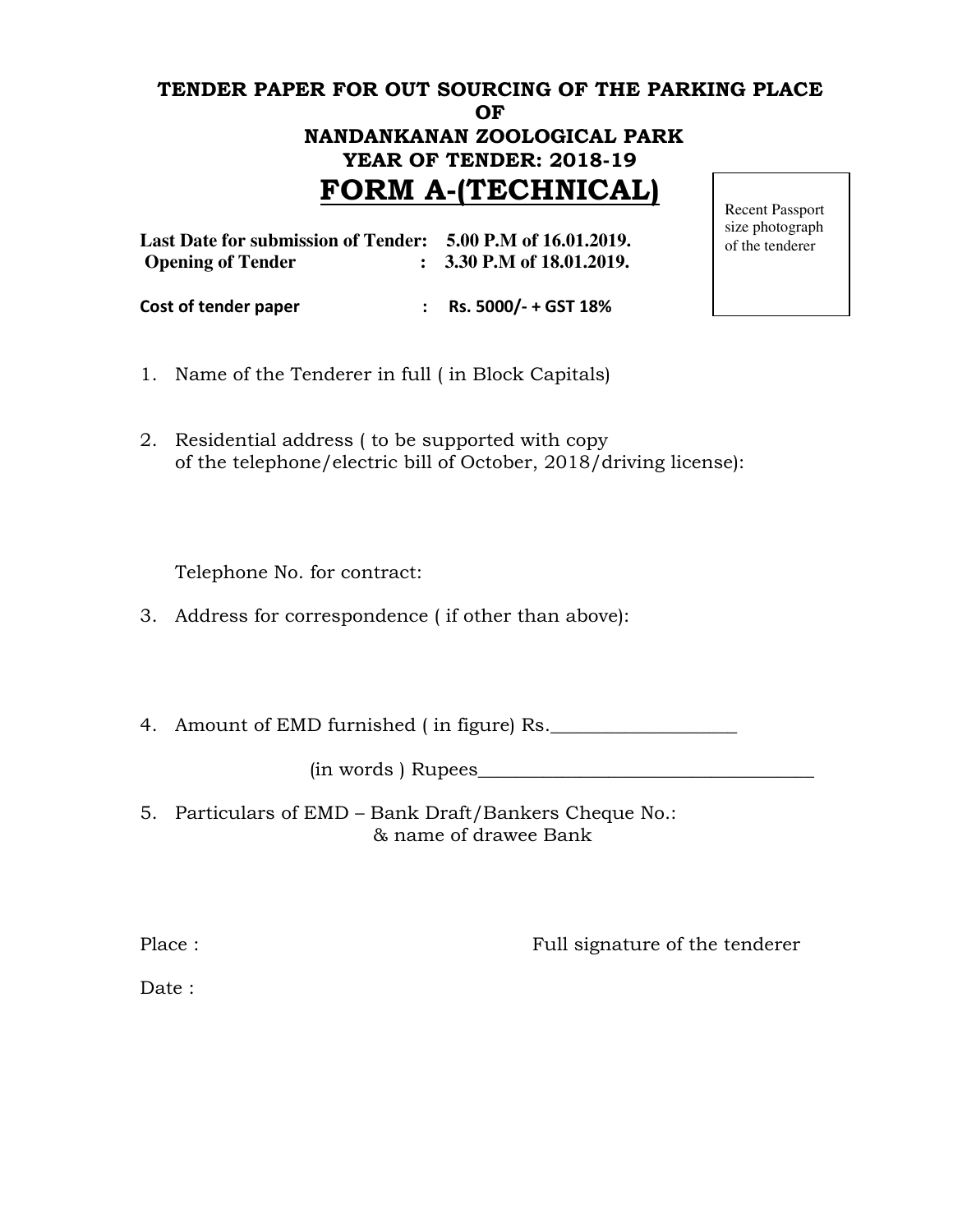## TENDER PAPER FOR OUT SOURCING OF THE PARKING PLACE OF NANDANKANAN ZOOLOGICAL PARK YEAR OF TENDER: 2018-19 FORM- B (FINANCIAL) Recent Passport

| Last Date for submission of Tender: 5.00 P.M of 16.01.2019<br><b>Opening of Tender</b> |                     | size photograph<br>of the tenderer |
|----------------------------------------------------------------------------------------|---------------------|------------------------------------|
| Cost of tender paper                                                                   | Rs.5000/- + GST 18% |                                    |

1. Name of the Tenderer in full ( in Block Capitals)

2. Price offered (in figure) Rs.

( in words ) Rupees\_\_\_\_\_\_\_\_\_\_\_\_\_\_\_\_\_\_\_\_\_\_\_\_\_\_\_\_\_\_\_\_\_\_\_\_\_

Place : Full signature of the tenderer

Date :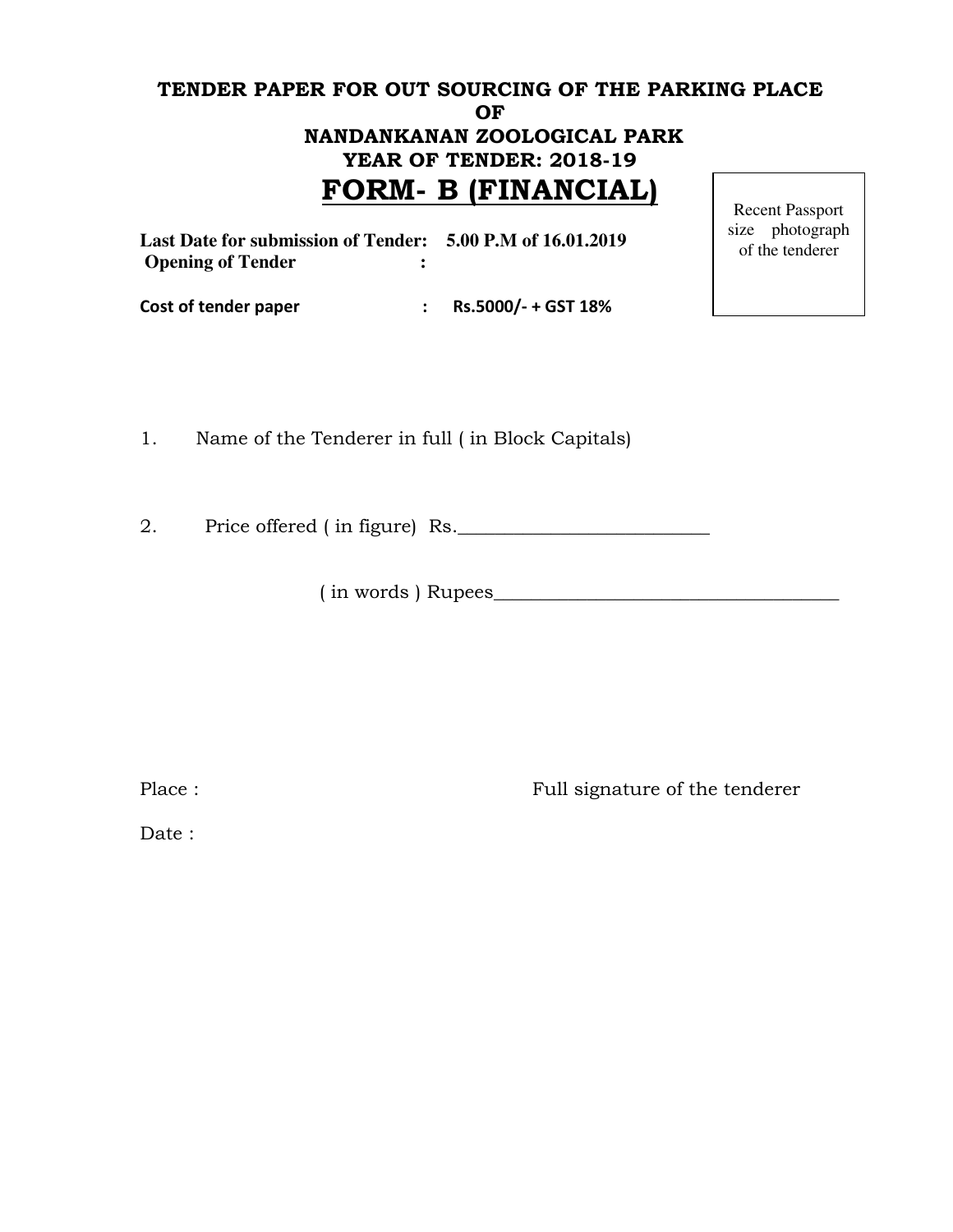#### **TERMS AND CONDITIONS OF THE TENDER FOR OUT SOURCING OF THE PARKING PLACE OF NANDANKANAN**

#### **Last Date for submission of Tender: 5.00 P.M of 16.01.2019. Opening of Tender : 3.30P.M of 18.01.2019.**

 Sealed tender in prescribed form are invited from interested persons / firms / entrepreneurs for operating the newly created parking space at Nandankanan Zoological Park for a period of one year with effect from the date of execution of agreement on payment of license fee in each month.

## The minimum bid amount is fixed at Rs.40.00 Lakh per annum. The intending bidder may offer the price above the minimum bid fixed as above.

- 1. The intending bidders shall submit the following documents along with the tender paper :
	- (a) Recent passport size photograph (not the Polaroid ones) duly signed by the tenderer on the front.
	- (b) Copy of the PAN card (issued by the Income tax Department)
	- (c) Copy of GST registration Certificate.
	- (d) Voter Identity card (issued by the Election Commissioner of India) or Aadhar Card issued by the recognized authority.
	- (e) Proof of residence address (copy of telephone/electric bill of October, 2018/ copy of driving license/ front page of Bank Pass Book).
	- (f) Bank guarantee for an amount of Rs. 2.00 Lakhs ( $Runees$ Two Lakhs) only from any Nationalized Bank in Bhubaneswar.
	- (g) Minimum **EMD value shall be Rs.1, 00,000/-** (Rupees One Lakh) only. The EMD shall be in shape of Bank draft/ Banker's cheque to be drawn in favor of the Deputy Director, Nandankanan Zoological Park in any nationalized bank, payable at Bhubaneswar. In case of the highest bidder with whom the agreement to be executed, the EMD shall be adjusted towards the payments of installments. In case of un-successful bidders the EMD shall be refunded immediately after closure of the tender process i.e. on the next working day after signing of the agreement with successful bidder.

Note: The EMD may be forfeited to Govt in case the highest tenderer shall not turn up to sign the agreement upon finalization of the tender within seven days of such intimation.

TENDER PAPER NOT ACCOMPANIED BY ANY OF THE AFORESAID DOCUMENTS SHALL BE LIABLE FOR REJECTION.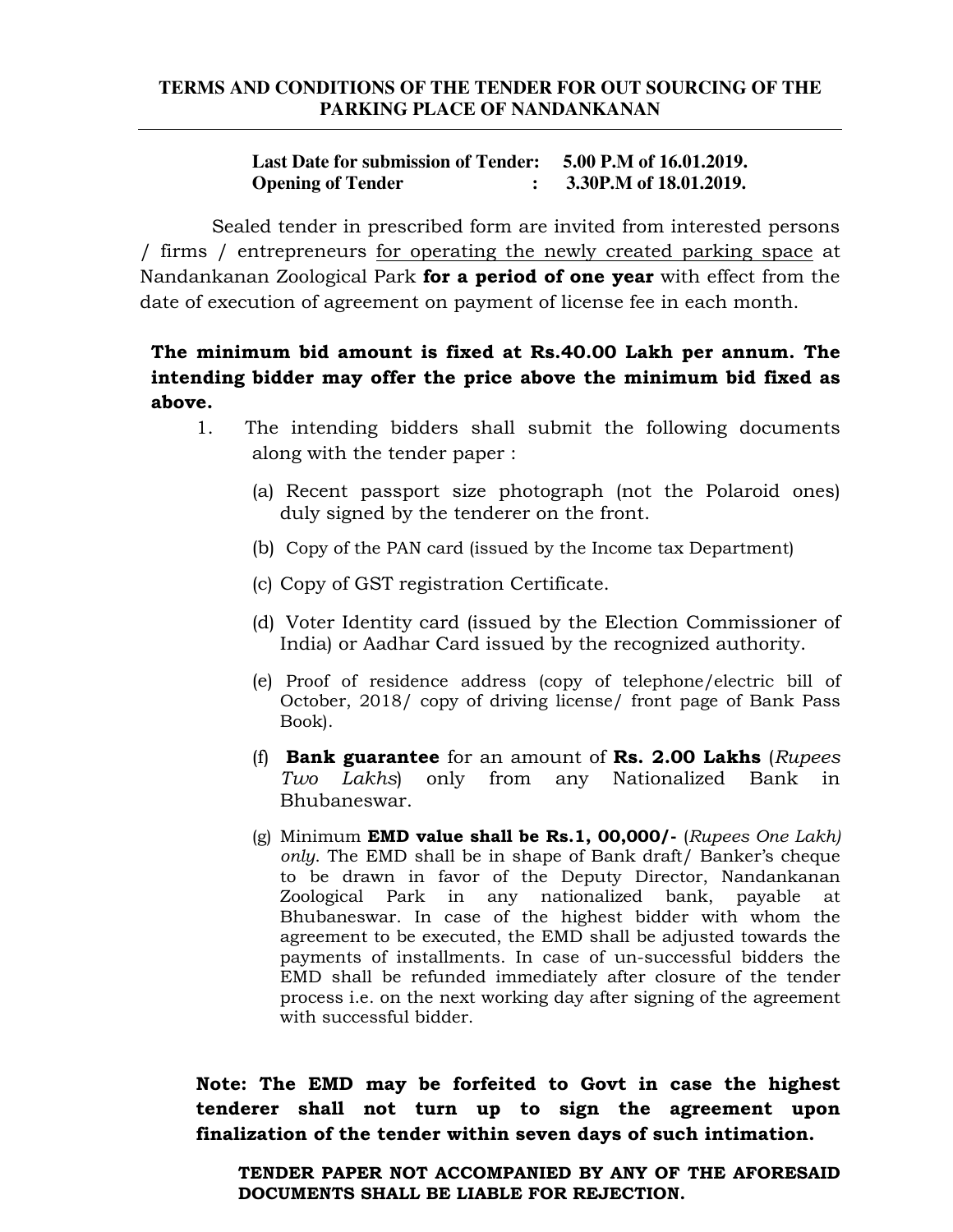2. The fees for parking of the vehicles shall be as follows :

Four wheeler (Heavy Vehicle)- Rs.50/-Four wheeler (light vehicle)-Rs.30/-, Three wheeler- Rs.15/-Two wheeler- Rs .10/-

3. The highest bidder hereinafter mentioned as licensee shall have to enter into an **agreement** with the Deputy Director prior to operation of the parking area as per the sketch map to be provided by Nandankanan at the time of signing the agreement. He shall furnish security deposit amounting to 10% of the total bid **amount** on the day of signing of the agreement. The security deposit shall be in shape of bank draft drawn in any Nationalized Bank in favor of the Deputy Director, Nandankanan Zoological Park, payable at Bhubaneswar.

### The Security Deposit shall be forfeited to Govt in case of any deviation of the terms & conditions leading to breach of the Agreement.

- 4. The bid amount shall be payable in monthly installment by the successful bidder. The rate of monthly installment would be decided by the Deputy Director after finalization of the highest bid. The amount of two installments  $(1^{st} \& 12^{th})$  shall be paid by the licensee in advance i.e. on the day of signing of the agreement. The rest installments shall be payable by the successful bidder on or before 14<sup>th</sup> of each month with effect from succeeding month of signing of agreement.
- 5. Form of Tender: The tender form will consist of two parts, (i) Form-A (Technical) and (ii) Form-B (Financial). The Tenderer has to give details of his company's / Associates, in Form-A (Technical). In Form-B, the tenderer has to quote only annual bid value. Form 'A' & Form 'B' are to be kept in two different sealed covers over which it has to be written clearly Form-A / Form-B respectively. Both covers should be kept in a cover super-scribing "OUT SOURCING OF THE PARKING PLACE OF NANDANKANAN" with the name & address of the tenderer, otherwise tender will not be accepted. The tender should be sealed and complete in all respect.
- 6. The monthly installment should be deposited in the office the Range Officer, Revenue on the specified date(s) as per the signed agreement. The monthly deposit of license fee should be in shape of DD/BD drawn in favour of Deputy Director, Nandankanan Zoological Park payable at Bhubaneswar or by transfer through RTGS to Account No.042104000148962, IFSC-IBKL0000042 of S.M.D.N.K.Z.P (Director, Nandankanan Biological Park) at IDBI Bank, Janpath Unit-9, Bhubaneswar. The receipt will be deposited with Range Officer, Revenue Range (Nandankanan Zoological Park).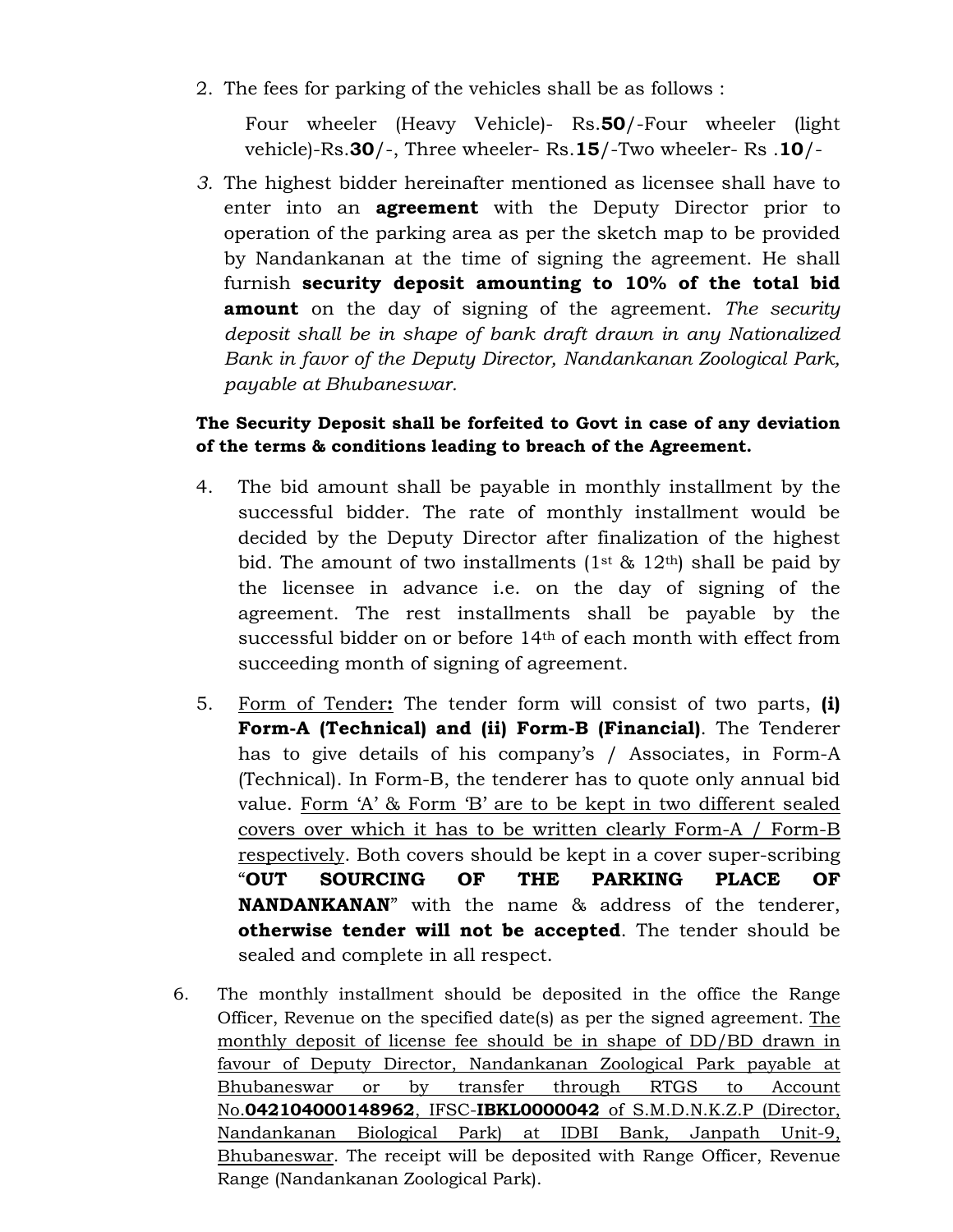- 7. As per instruction of the Income Tax Department, the successful bidder is liable for payment of TCS as applicable, at the prevailing rates.
- 8. In case of default on part of the license in payment of the installments within due date, the security deposit shall be forfeited & the agreement shall be terminated with 15 Days prior notice & the outstanding amount shall be recovered from the defaulter under the Odisha Public Demands Recovery acts, 1962 along with interest  $@1\%$ per day after due date till total recovery of outstanding amount / arrears. In case of unavoidable circumstances on the part of licensee, the later may be allowed with utmost satisfaction of the licensor to pay arrear due with the interest as calculated above from the due date not exceeding one month.
- 9. The **agreement** shall remain valid for a period of **one year only** from the date of signing the agreement. The Deputy Director, Nandankanan Zoological Park shall however reserve the right to terminate the license with 15 days prior notice in case (a) the licensee defaults in the terms & conditions or (b) un-satisfactory performance of the licensee or (c) any such performance of the licensee which will be found / deemed to have adverse for the management of the Nandankanan Zoological Park
	- 10. The management of the parking place and its maintenance would be the sole responsibility of the licensee. No manpower shall be provided by the Nandankanan authority for the said purpose. He will make arrangements to keep the Parking place neat & clean & habitable condition with minor repairs, if required. In case of any theft, loss of assets and disturbance affecting security etc. to the Parking Place, the entire responsibility lies with the licensee for recovery in addition to legal actions starting with lodging of FIR with local Police Station to the final recovery.
	- 11. The licensee shall obey the statutory provisions of the Wild Life (Protection) Act while operating the Parking place.
- 12. The period of closure for any natural calamities/unwanted situation may be considered by the licensor at the end of the contract period subject to report received from the Range Officer, Revenue and the proportionate amount of License fee shall be deducted, if found genuine.